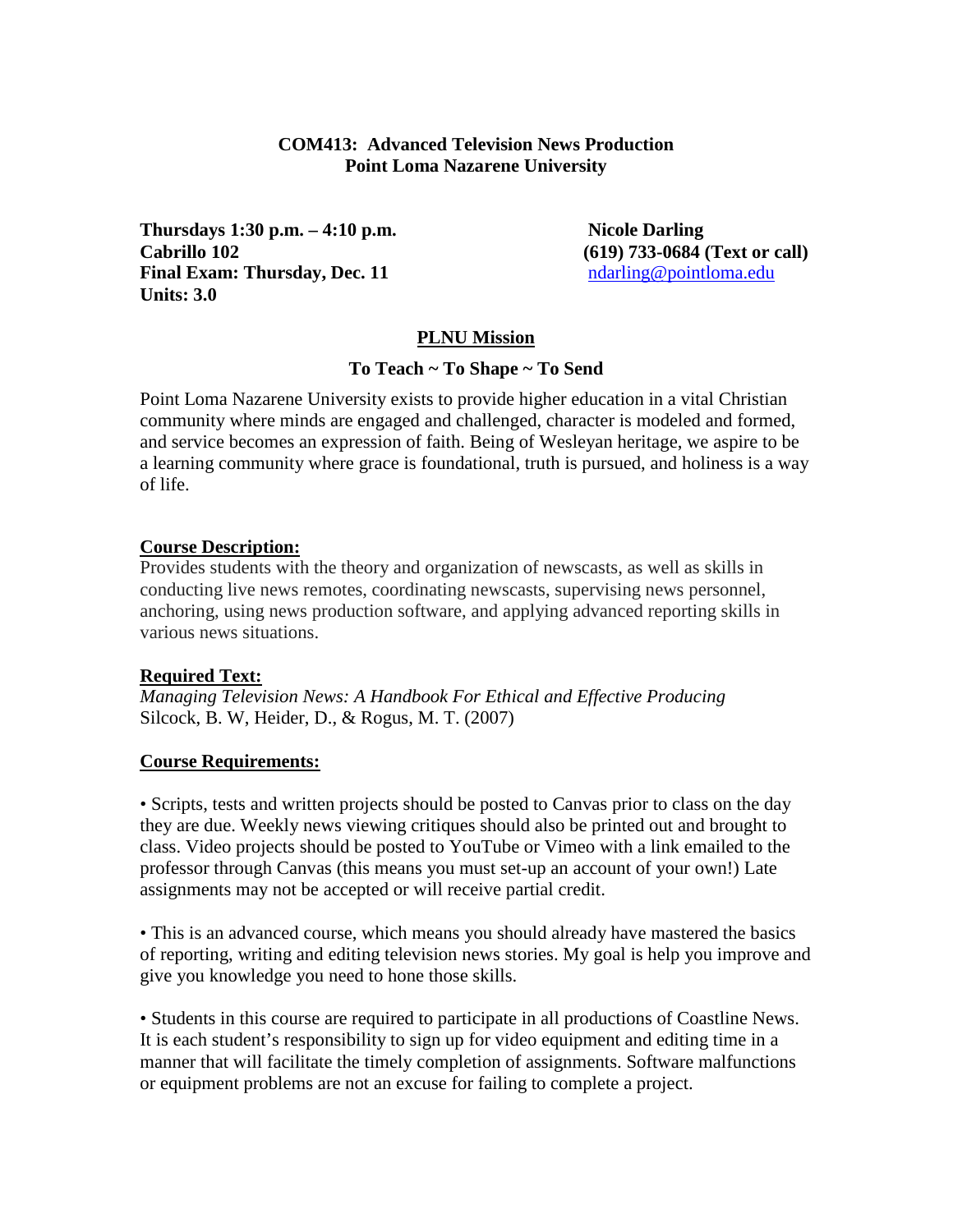• Attire: When reporting stories, students must dress as news professionals (no jeans, cutoffs, shorts, t-shirts, logo shirts, hats, etc.). Students appearing on camera during a newscast must wear appropriate attire.

## **Learning Outcomes:**

• Achieve a better understanding of the broadcast news industry and newsroom operations.

• Demonstrate the knowledge necessary to produce a newscast and write news copy clearly and accurately for broadcast and online publication.

• Create and present news stories based on accepted industry standards for the appropriate medium.

• Exhibit ethical decision making in story selection and in how content is presented.

# **Course Projects:**

• News viewing critiques: Students must watch at least one-half hour of local TV news a minimum of three days each week and provide a 1-2 page analysis of newscast organization and production, including story selection and angles. **Critiques must be posted to Canvas each week before the beginning of class AND/OR printed out by the student to discuss in class.** 

• News stories: Students must individually produce two packages and two VO/SOTs during the semester. Stories will not all run as packages, so be prepared to rewrite the story as a reader, VO or VO/SOT. **Every package and VO/SOT needs to be submitted with a tease and website version of the story.** Stories must be newsworthy, timely and, ideally, originate off campus.

• Students will work in two-person teams to produce one Coastline newscast. Responsibilities include conducting the news assignment meeting, researching story ideas, creating and organizing stories in the rundown using EZ News, monitoring reporters' story production deadlines, editing scripts for conformity to broadcast format and style, discussing writing and production issues with reporters, coordinating newscast technical crew, coordinating live shots, and supervising and monitoring the live newscast. Teams must present the rundown for discussion prior to the newscast. Following the newscast production, students will individually write a self-critique.

• Newscast assignments: In addition to producing a newscast, all students will fulfill at least four of the following six duties for Coastline at some point in the semester – News anchor, weather anchor, consumer reports producer/anchor, live shot reporter, field producer.

• Newscast promos: Student newscast teams will write and record two 30-second promotional announcements for the Coastline newscast they are producing.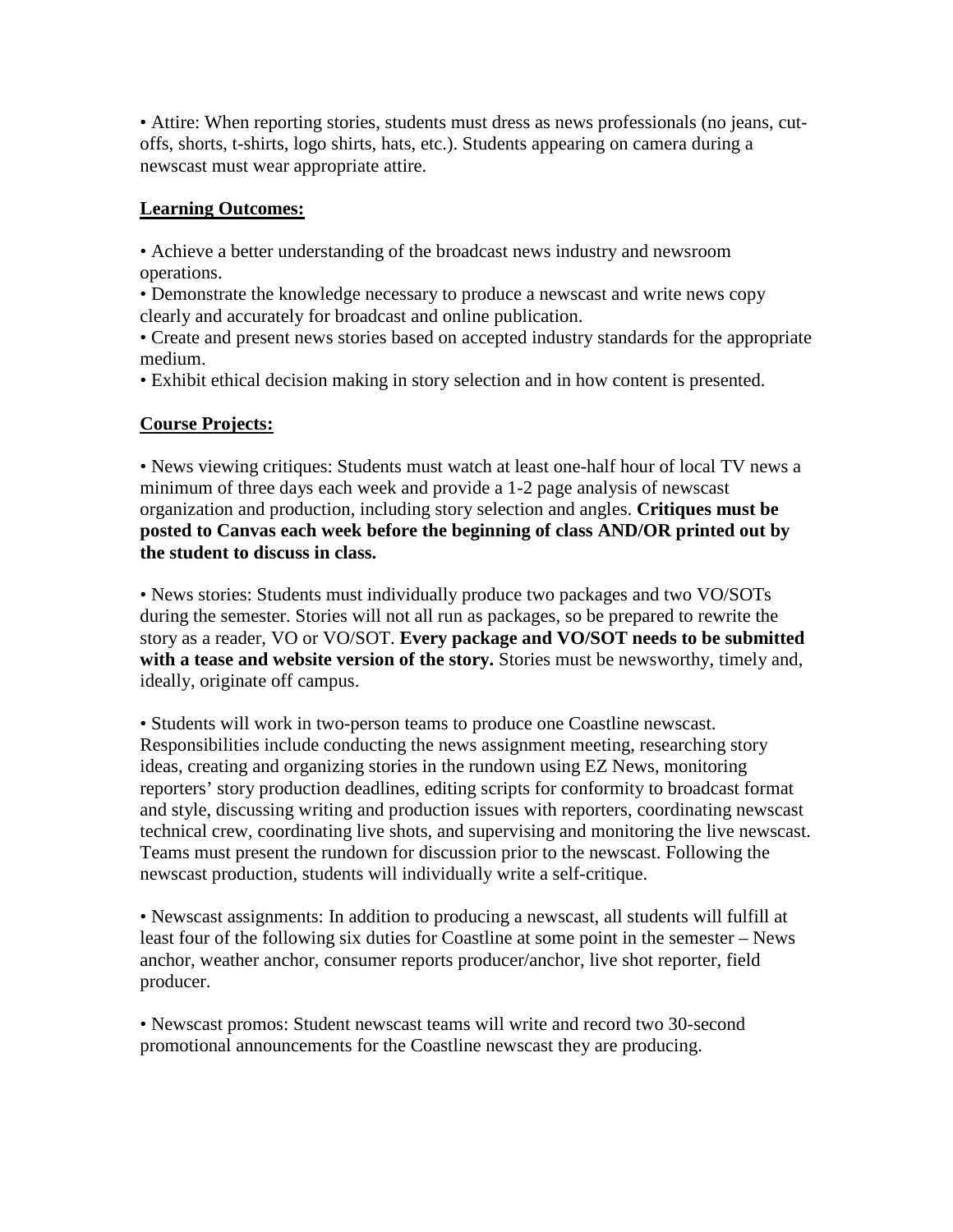• Scripts and news videos will be shown and discussed in class, and shared with outside reviewers for assessment of the broadcast journalism major.

# **Attendance**

• Students must be on time to all class sessions or send a text message to the instructor if you are late or need to miss a class. Missing class and arriving late can cause a deduction in participation points. As noted in the university catalog, students who miss 10% of class sessions will be reported to the Vice Provost of Academic Administration. Missing 20% of class sessions will result in the student being de-enrolled from this course.

• In the event that you miss class, you will be expected to get notes, handouts, and assignments from someone in class and from Canvas. You are responsible for missed material.

• It is the student's responsibility to maintain his/her class schedule. Should the need arise to drop this course (personal emergencies, poor performance, etc.), the student has the responsibility to follow through (provided the drop date meets the stated calendar deadline established by the university), not the instructor. Simply ceasing to attend this course or failing to follow through to arrange for a change of registration (drop/add) may result in a grade of F on the official transcript.

# **Technology Policy**

Students may use computers during class to take notes but not for checking email or Web browsing. Cell phones are not allowed during class. Making audio or video recordings of class sessions are not allowed. Students may not mass distribute any course materials or content in any form (print or online) without permission of the instructor.

# **Academic Accommodations**

While all students are expected to meet the minimum academic standards for completion of this course as established by the instructor, students with disabilities may request academic accommodations. At Point Loma Nazarene University, students must request that academic accommodations by filing documentation with the [Disability Resource](http://www.pointloma.edu/experience/offices/administrative-offices/academic-advising-office/disability-resource-center)  [Center](http://www.pointloma.edu/experience/offices/administrative-offices/academic-advising-office/disability-resource-center) (DRC), located in the Bond Academic Center. Once the student files documentation, the Disability Resource Center will contact the student's instructors and provide written recommendations for reasonable and appropriate accommodations to meet the individual needs of the student. See [Academic Policies](http://www.pointloma.edu/experience/academics/catalogs/undergraduate-catalog/point-loma-education/academic-policies) in the (undergrad/graduate as appropriate) academic catalog.

# **Academic Honesty**

Students should demonstrate academic honesty by doing original work and by giving appropriate credit to the ideas of others. As stated in the university catalog, "Academic dishonesty is the act of presenting information, ideas, and/or concepts as one's own when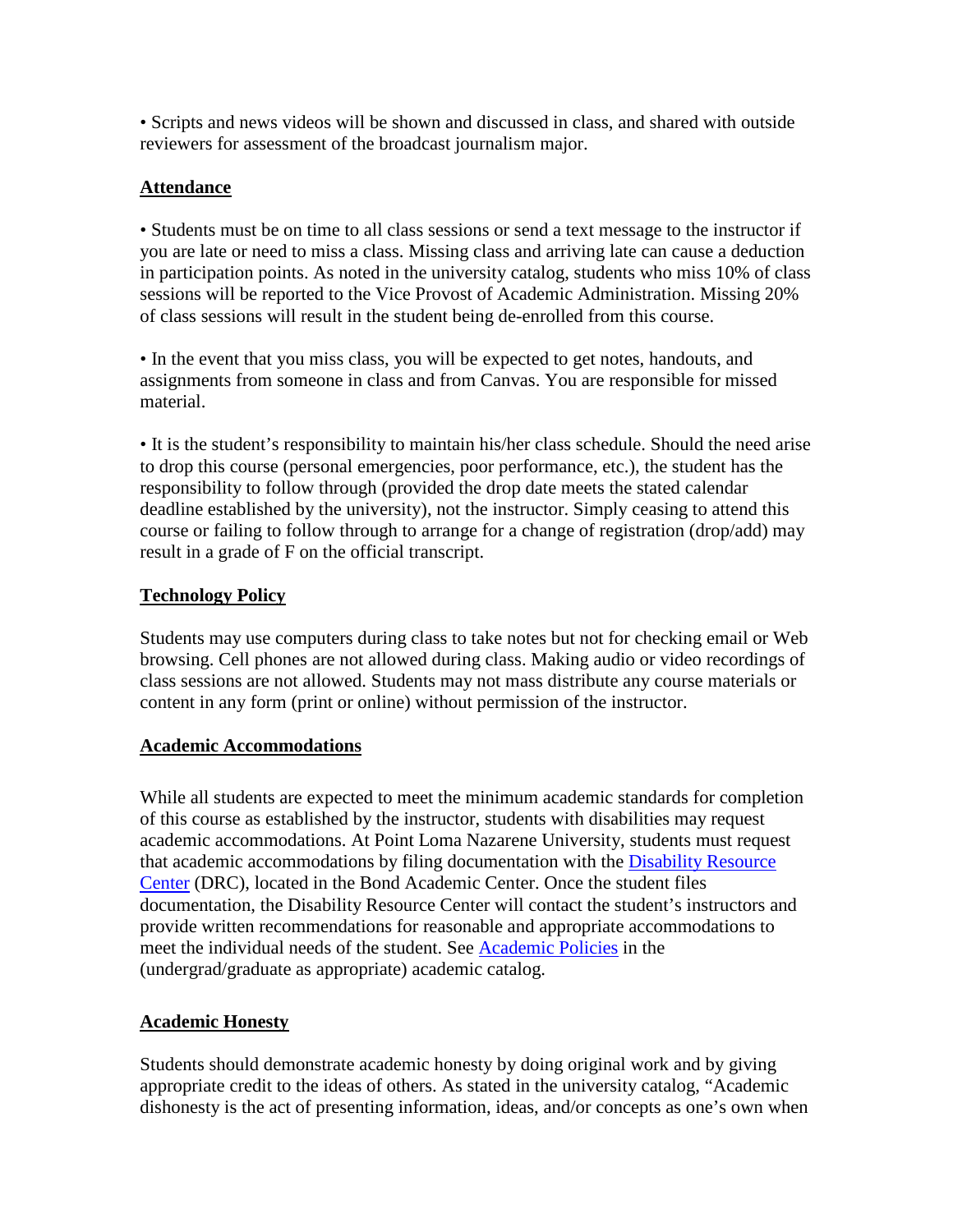in reality they are the results of another person's creativity and effort. Such acts include plagiarism, copying of class assignments or other fraudulent behavior on examinations. Essentially, if you turn in work that is another person's work, without giving credit to the original person, it is plagiarism and is punishable by an automatic failing grade in this class (see PLNU's Academic Policies for more details).

## **FERPA Policy**

In compliance with federal law, neither PLNU student ID nor social security number should be used in publicly posted grades or returned sets of assignments without student written permission. This class will meet the federal requirements by distributing all grades and papers individually. Also in compliance with FERPA, you will be the only person given information about your progress in this class unless you have designated others to receive it in the "Information Release" section of the student portal. See Policy Statements in the undergrad student catalog.

### **Changes to Syllabus:**

The instructor reserves the right to make amendments, additions or deletions to this syllabus. It is each student's responsibility to stay current and be aware of any changes.

## **Grading Scale**

Newscast production/self-critique – 20 points Packages  $(2 \text{ total}) - 30 \text{ points}$ VO/SOTs (2 total) – 20 points Newscast roles – 20 pts. Newscast promos – 10 points Weekly news viewing critiques (12 total) – 60 points Class participation  $&$  story topics  $-40$  points

#### **Grading Scale**

| $A \quad 180 - 200$ | C $140 - 160$ |
|---------------------|---------------|
| $B = 160 - 180$     | D $100 - 140$ |

#### **Course Calendar**

Sept. 4

Course introduction

Discussion: Structure of a newscast, role of the producer and determining a lead story Exercise: Rundowns and script writing

Sept. 11 Weekly news viewing critique due Topic for Coastline VO/SOT #1 due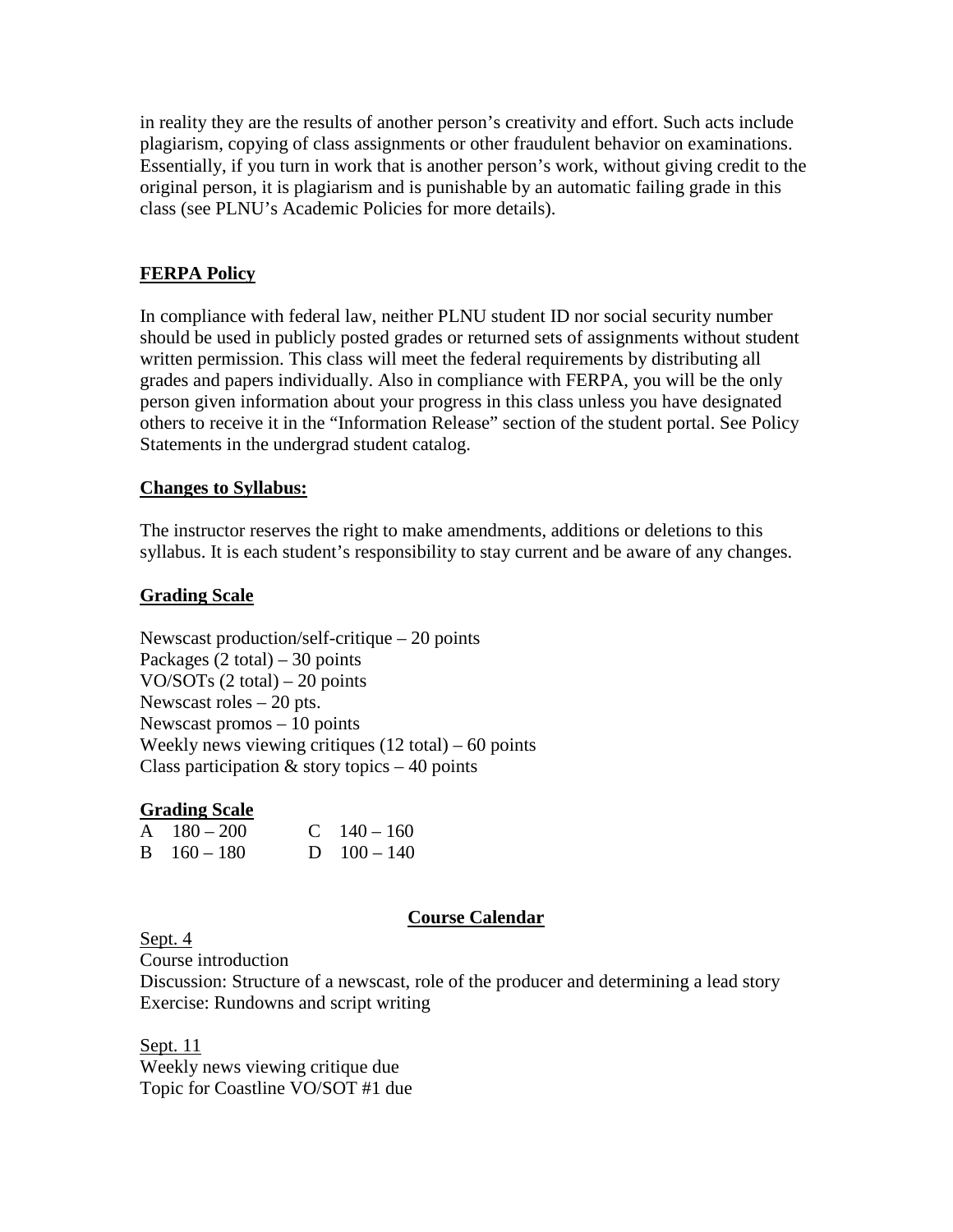Discussion: Newsroom roles and responsibilities

Sept. 18 Weekly news viewing critique due **Coastline VO/SOT #1 due** Exercise: Rundowns and script writing

Sept. 25 Weekly news viewing critique due Topic for Coastline pkg #1 due Discussion: Ethics in producing

Oct. 2 Weekly news viewing critique due Discussion: Writing for the web Exercise: Rundowns and script writing

Oct. 9 Weekly news viewing critique due **#1 Coastline pkg, tease and web version due**

Oct. 16 Weekly news viewing critique due Discussion: Presentation and performance Topic for Coastline VO/SOT due

Oct. 23 (Mid-semester grades) Weekly news viewing critique due Discussion: Tease writing **Coastline VO/SOT #2 due**

Oct. 30 Weekly news viewing critique due Topic for Coastline pkg #2 due Discussion: Live shots and field producing

Nov. 6 Weekly news viewing critique due **#2 Coastline pkg, tease and web version due**

Nov. 13 Weekly news viewing critique due Discussion: Ratings and how news is sold